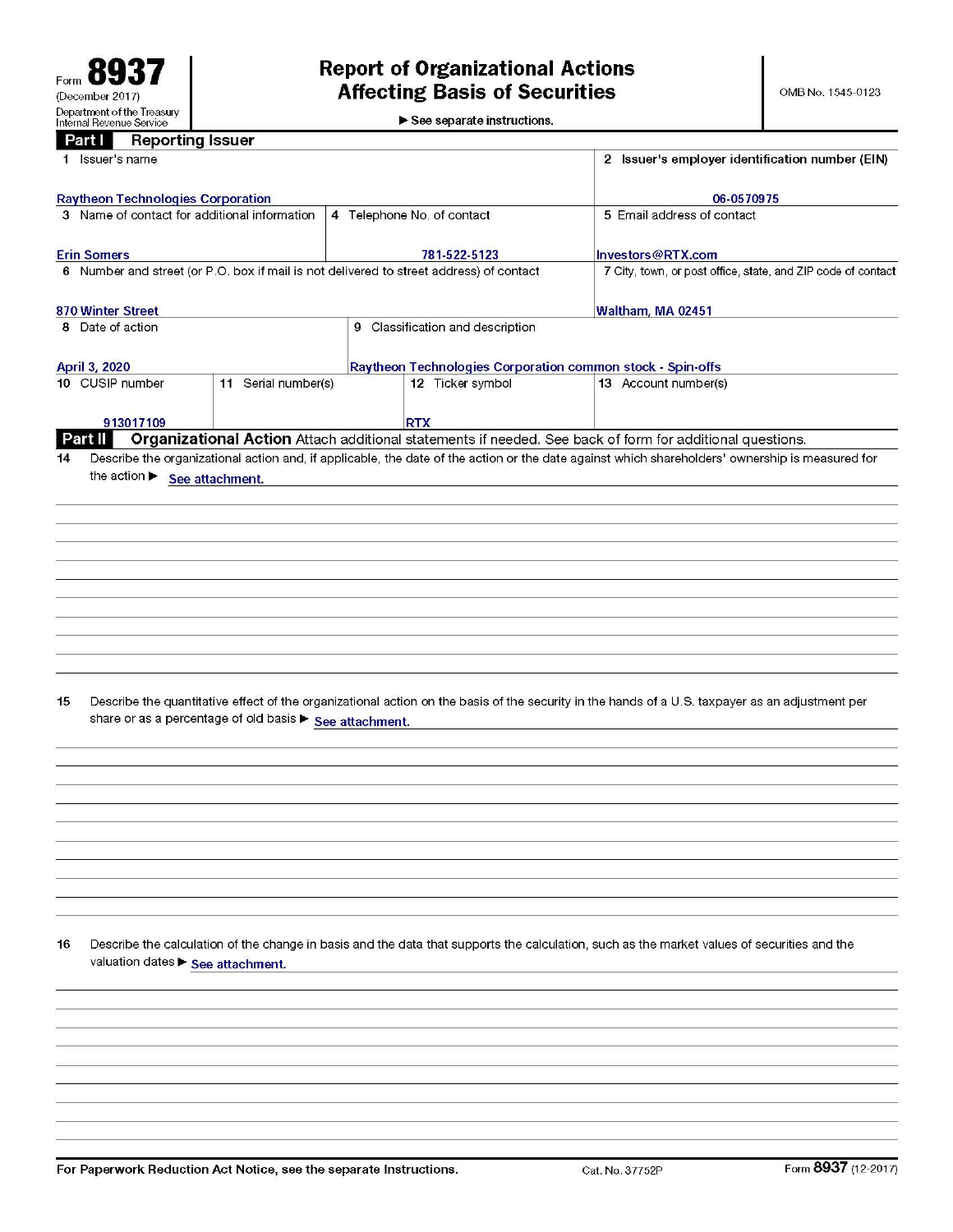|      | Part II         |             |                            |                              | <b>Organizational Action (continued)</b>                |                      |                                                                                                                                                          |                 |                                      |                              |                                                                                                                                                             |
|------|-----------------|-------------|----------------------------|------------------------------|---------------------------------------------------------|----------------------|----------------------------------------------------------------------------------------------------------------------------------------------------------|-----------------|--------------------------------------|------------------------------|-------------------------------------------------------------------------------------------------------------------------------------------------------------|
| 17   |                 |             |                            |                              |                                                         |                      | List the applicable Internal Revenue Code section(s) and subsection(s) upon which the tax treatment is based $\blacktriangleright$                       |                 |                                      | See attachment.              |                                                                                                                                                             |
|      |                 |             |                            |                              |                                                         |                      |                                                                                                                                                          |                 |                                      |                              |                                                                                                                                                             |
|      |                 |             |                            |                              |                                                         |                      |                                                                                                                                                          |                 |                                      |                              |                                                                                                                                                             |
|      |                 |             |                            |                              |                                                         |                      |                                                                                                                                                          |                 |                                      |                              |                                                                                                                                                             |
|      |                 |             |                            |                              |                                                         |                      |                                                                                                                                                          |                 |                                      |                              |                                                                                                                                                             |
|      |                 |             |                            |                              |                                                         |                      |                                                                                                                                                          |                 |                                      |                              |                                                                                                                                                             |
|      |                 |             |                            |                              |                                                         |                      |                                                                                                                                                          |                 |                                      |                              |                                                                                                                                                             |
|      |                 |             |                            |                              |                                                         |                      |                                                                                                                                                          |                 |                                      |                              |                                                                                                                                                             |
|      |                 |             |                            |                              |                                                         |                      |                                                                                                                                                          |                 |                                      |                              |                                                                                                                                                             |
|      |                 |             |                            |                              |                                                         |                      |                                                                                                                                                          |                 |                                      |                              |                                                                                                                                                             |
|      |                 |             |                            |                              |                                                         |                      |                                                                                                                                                          |                 |                                      |                              |                                                                                                                                                             |
| 18   |                 |             |                            |                              | Can any resulting loss be recognized? > See attachment. |                      |                                                                                                                                                          |                 |                                      |                              |                                                                                                                                                             |
|      |                 |             |                            |                              |                                                         |                      |                                                                                                                                                          |                 |                                      |                              |                                                                                                                                                             |
|      |                 |             |                            |                              |                                                         |                      |                                                                                                                                                          |                 |                                      |                              |                                                                                                                                                             |
|      |                 |             |                            |                              |                                                         |                      |                                                                                                                                                          |                 |                                      |                              |                                                                                                                                                             |
|      |                 |             |                            |                              |                                                         |                      |                                                                                                                                                          |                 |                                      |                              |                                                                                                                                                             |
|      |                 |             |                            |                              |                                                         |                      |                                                                                                                                                          |                 |                                      |                              |                                                                                                                                                             |
|      |                 |             |                            |                              |                                                         |                      |                                                                                                                                                          |                 |                                      |                              |                                                                                                                                                             |
|      |                 |             |                            |                              |                                                         |                      |                                                                                                                                                          |                 |                                      |                              |                                                                                                                                                             |
|      |                 |             |                            |                              |                                                         |                      |                                                                                                                                                          |                 |                                      |                              |                                                                                                                                                             |
|      |                 |             |                            |                              |                                                         |                      |                                                                                                                                                          |                 |                                      |                              |                                                                                                                                                             |
|      |                 |             |                            |                              |                                                         |                      |                                                                                                                                                          |                 |                                      |                              |                                                                                                                                                             |
|      |                 |             |                            |                              |                                                         |                      |                                                                                                                                                          |                 |                                      |                              |                                                                                                                                                             |
|      |                 |             |                            |                              |                                                         |                      |                                                                                                                                                          |                 |                                      |                              |                                                                                                                                                             |
| 19   |                 |             |                            |                              |                                                         |                      | Provide any other information necessary to implement the adjustment, such as the reportable tax year > See attachment.                                   |                 |                                      |                              |                                                                                                                                                             |
|      |                 |             |                            |                              |                                                         |                      |                                                                                                                                                          |                 |                                      |                              |                                                                                                                                                             |
|      |                 |             |                            |                              |                                                         |                      |                                                                                                                                                          |                 |                                      |                              |                                                                                                                                                             |
|      |                 |             |                            |                              |                                                         |                      |                                                                                                                                                          |                 |                                      |                              |                                                                                                                                                             |
|      |                 |             |                            |                              |                                                         |                      |                                                                                                                                                          |                 |                                      |                              |                                                                                                                                                             |
|      |                 |             |                            |                              |                                                         |                      |                                                                                                                                                          |                 |                                      |                              |                                                                                                                                                             |
|      |                 |             |                            |                              |                                                         |                      |                                                                                                                                                          |                 |                                      |                              |                                                                                                                                                             |
|      |                 |             |                            |                              |                                                         |                      |                                                                                                                                                          |                 |                                      |                              |                                                                                                                                                             |
|      |                 |             |                            |                              |                                                         |                      |                                                                                                                                                          |                 |                                      |                              |                                                                                                                                                             |
|      |                 |             |                            |                              |                                                         |                      |                                                                                                                                                          |                 |                                      |                              |                                                                                                                                                             |
|      |                 |             |                            |                              |                                                         |                      |                                                                                                                                                          |                 |                                      |                              |                                                                                                                                                             |
|      |                 |             |                            |                              |                                                         |                      |                                                                                                                                                          |                 |                                      |                              |                                                                                                                                                             |
|      |                 |             |                            |                              |                                                         |                      |                                                                                                                                                          |                 |                                      |                              | Under penalties of perury, I declare that I have examined this return, including accompanying schedules and statements, and to the best of my knowledge and |
|      |                 |             |                            |                              |                                                         |                      | belief, it is true, correct, and complete. Declaration of preparer (other than officer) is based on all information of which preparer has any knowledge. |                 |                                      |                              |                                                                                                                                                             |
| Sign |                 |             |                            |                              |                                                         |                      |                                                                                                                                                          |                 |                                      |                              |                                                                                                                                                             |
| Here |                 | Signature ▶ |                            |                              |                                                         |                      |                                                                                                                                                          | Date            |                                      |                              |                                                                                                                                                             |
|      |                 |             |                            |                              |                                                         |                      |                                                                                                                                                          |                 |                                      |                              |                                                                                                                                                             |
|      |                 |             | Print/Type preparer's name | Print your name Ross Kearney |                                                         | Preparer's signature |                                                                                                                                                          | Title ►<br>Date | <b>Corporate Vice President, Tax</b> |                              | PTIN                                                                                                                                                        |
| Paid | Preparer        |             |                            |                              |                                                         |                      |                                                                                                                                                          |                 |                                      | Check<br>if<br>self-employed |                                                                                                                                                             |
|      | <b>Use Only</b> |             | Firm's name                | ▶                            |                                                         |                      |                                                                                                                                                          |                 |                                      | Firm's EIN ▶                 |                                                                                                                                                             |
|      |                 |             | Firm's address ▶           |                              |                                                         |                      |                                                                                                                                                          |                 |                                      | Phone no.                    |                                                                                                                                                             |

Form 8937 (12-2017)

Page 2

Send Form 8937 (including accompanying statements) to: Department of the Treasury, Internal Revenue Service, Ogden, UT 84201-0054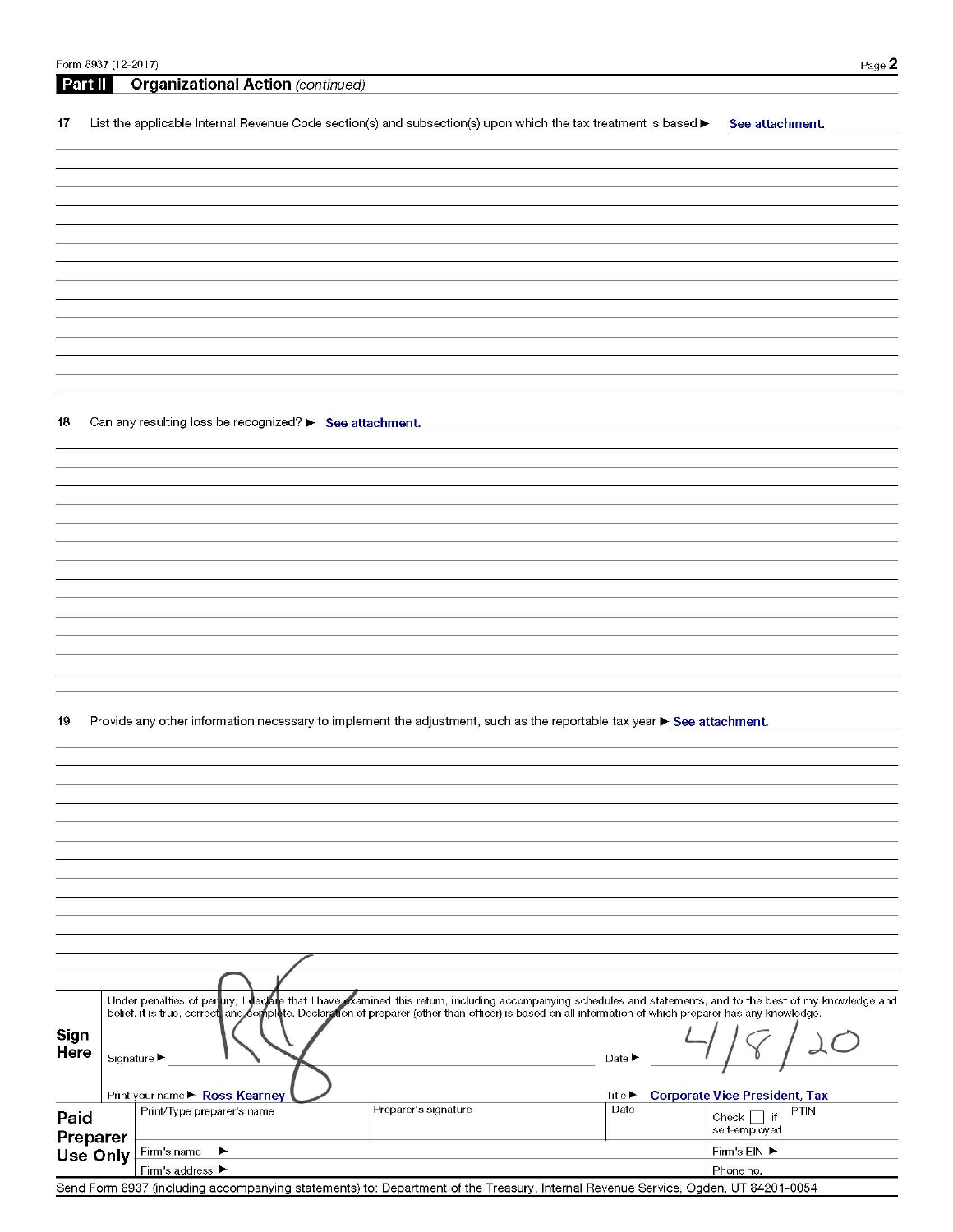#### **Raytheon Technologies Corporation EIN: 06-0570975**

## **ATTACHMENT TO FORM 8937 – PART II REPORT OF ORGANIZATIONAL ACTIONS AFFECTING BASIS OF SECURITIES**

## *CONSULT YOUR TAX ADVISOR*

**The information contained herein is being provided pursuant to the requirements of Section 6045B of the Internal Revenue Code of 1986, as amended (the "Code"). This attachment includes a general summary regarding certain U.S. federal income tax laws and regulations relating to the effects of the Distributions (as defined below) on the tax basis of shares of United Technologies Corporation ("UTC") common stock, and the allocation of tax basis among shares of Raytheon Technologies Corporation ("RTX", formerly UTC) common stock, Carrier Global Corporation ("Carrier Global") common stock, and Otis Worldwide Corporation ("Otis Worldwide") common stock following the Distributions and Merger (as defined below). The information contained herein does not constitute tax advice and does not purport to be complete or to describe the consequences that may apply to particular categories of shareholders. Neither RTX, Carrier Global, nor Otis Worldwide provides tax advice to its shareholders. The example provided below is illustrative and is being provided pursuant to Section 6045B of the Code and as a convenience to shareholders and their tax advisers when establishing their specific tax position. You are urged to consult your own tax advisors regarding the particular consequences of the Distributions to you, including the applicability and effect of all U.S. federal, state, and local tax laws and foreign tax laws. We urge you to read the Information Statement, dated and filed with the Securities and Exchange Commission on March 16, 2020, noting especially the discussion therein under the heading "Material U.S. Federal Income Tax Consequences". You may access the Information Statement at www.sec.gov.** 

This information does not apply to shares of UTC common stock sold, exchanged or otherwise disposed of prior to the Distributions.

### **Line 14. Describe the organizational action and, if applicable, the date of the action or the date against which the shareholders' ownership is measured from the action.**

On April 3, 2020, at 12:01 a.m. EDT, pursuant to the terms and conditions of the Separation and Distribution Agreement dated April 2, 2020 by and among UTC, Carrier Global, and Otis Worldwide, UTC distributed to its shareholders on a pro rata basis all of its shares of Carrier Global common stock and Otis Worldwide common stock (the "Distributions"). Pursuant to the Distributions, each holder of UTC common stock as of the close of business on March 19, 2020 received 1 share of Carrier Global common stock and 0.5 shares of Otis Worldwide common stock for each share of UTC common stock. No factional shares of Carrier Global common stock or Otis Worldwide common stock were issued. Instead, UTC shareholders received cash in lieu of any fractional shares of Carrier Global common stock and Otis Worldwide common stock. The Distributions are intended to qualify under Section 355 of the Code.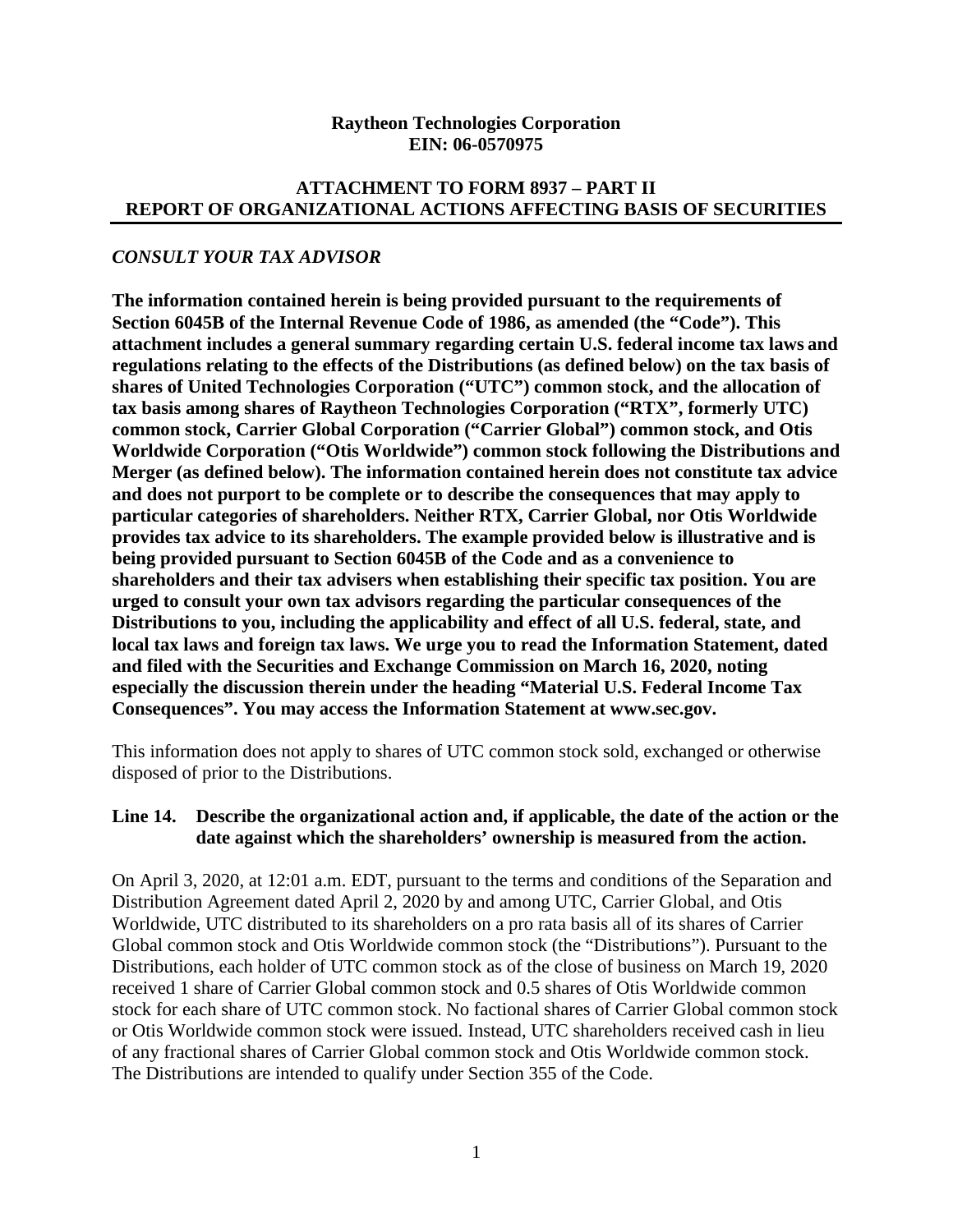Effective following the Distributions but prior to the opening of trading on the New York Stock Exchange ("NYSE") on April 3, 2020, pursuant to the terms and conditions of the Agreement and Plan of Merger, dated June 9, 2019, by and among UTC, Light Merger Sub Corp., a whollyowned subsidiary of UTC ("Merger Sub"), and Raytheon Company ("Raytheon"), Merger Sub merged with and into Raytheon, with Raytheon continuing as the surviving corporation and a wholly-owned subsidiary of UTC (the "Merger"). As of the effective time of the Merger, UTC changed its name to Raytheon Technologies Corporation (RTX). RTX common stock started trading on the NYSE under the ticker symbol "RTX" on April 3, 2020. Please refer to the separate Form 8937 describing the impact of the Merger to Raytheon shareholders.

### **Line 15. Describe the quantitative effect of the organizational action on the basis of the security in the hands of a U.S. taxpayer as an adjustment per share or as a percentage of old basis.**

As a result of the Distributions, UTC shareholders will be required to allocate the aggregate tax basis in their UTC common shares held immediately prior to the Distributions among the Carrier Global common shares and Otis Worldwide common shares received in the Distributions (including any fractional share interest in Carrier Global common stock or Otis Worldwide common stock to which the shareholder was entitled) and their RTX common shares held immediately after the Distributions and Merger. This allocation should be made in proportion to the relative fair market values of the Carrier Global common stock, the Otis Worldwide common stock, and the RTX common stock. Shareholders that acquired UTC common shares at different times or different prices will need to calculate their tax basis in each block of UTC common shares and then allocate a portion of that tax basis to the shares of Carrier Global common stock and Otis Worldwide common stock received (including any fractional share interest in Carrier Global common stock or Otis Worldwide common stock to which the shareholder was entitled).

Fair market value generally is the price at which property would change hands between a willing buyer and a willing seller, neither being under any compulsion to buy or to sell and both having reasonable knowledge of the facts. U.S. federal income tax law does not specifically prescribe how you should determine the fair market values of the RTX common stock, Carrier Global common stock, and Otis Worldwide common stock for purposes of allocating your tax basis. You should consult your tax advisor to determine what measure of fair market value is appropriate.

There are several possible methods for determining the fair market values of RTX common stock, Carrier Global common stock, and Otis Worldwide common stock. One possible approach is to utilize the NYSE closing trading prices on April 3, 2020 for RTX common stock (\$49.93 per share), Carrier Global common stock (\$16.92 per share), and Otis Worldwide common stock (\$47.32 per share) as an indication of the fair market value. Based on that approach and the assumptions and calculations set forth in Item 16 below, 55.17% of a UTC shareholder's aggregate tax basis in his or her shares of UTC common stock immediately prior to the Distributions would be allocated to such shareholder's shares of RTX common stock following the Distributions and Merger, 18.69% would be allocated to such shareholder's shares of Carrier Global common stock received in the Distributions (including any fractional share interest in Carrier Global common stock to which the shareholder was entitled), and 26.14% would be allocated to such shareholder's shares of Otis Worldwide common stock received in the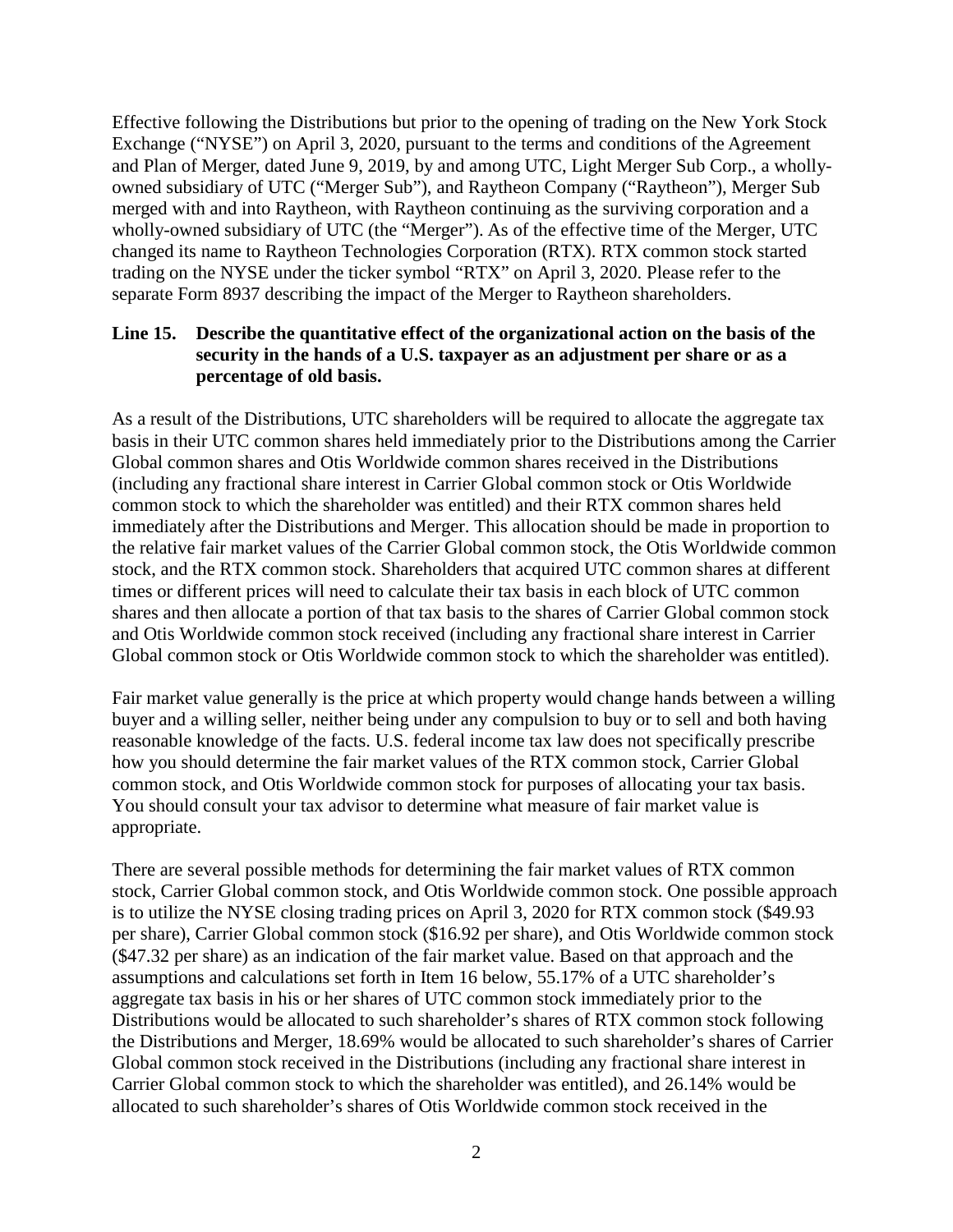Distributions (including any fractional share interest in Otis Worldwide common stock to which the shareholder is entitled). Other approaches to determine fair market value may also be possible. You are not bound by the approach illustrated above and may, in consultation with your tax advisor, use another approach in determining fair market values for RTX, Carrier Global, and Otis Worldwide common stock.

# **Line 16. Describe the calculation of the change in basis and the data that supports the calculation, such as the market value of securities and the valuation date.**

The following is an illustrative example of how the previously-described approach to basis allocation would be applied:

Assumptions:

- Shares of UTC common stock owned immediately prior to the Distributions: 1,000
- UTC shareholder's aggregate tax basis (assumed to be \$100.00 per share): \$100,000
- Shares of Carrier Global common stock received in the Distributions (1,000 shares of UTC common stock multiplied by the distribution ratio of 1): 1,000
- Shares of Otis Worldwide common stock received in the Distributions (1,000 shares of UTC common stock multiplied by the distribution ratio of 0.5): 500

|                                       | # Shares<br>Owned<br>(A) | <b>Assumed</b><br><b>Beginning</b><br><b>Basis</b><br><b>(B)</b> | Price<br>(C)         | <b>FMV</b> of Shares<br><b>Owned Post</b><br><b>Distribution</b><br>and Merger<br>$(A)$ x $(C)$ | % of Total<br><b>FMV</b><br><b>(D)</b> | <b>Allocated</b><br><b>Tax Basis</b><br>$(B)$ x $(D)$ |
|---------------------------------------|--------------------------|------------------------------------------------------------------|----------------------|-------------------------------------------------------------------------------------------------|----------------------------------------|-------------------------------------------------------|
| <b>RTX Common</b><br><b>Stock</b>     | 1,000 <sup>1</sup>       | $$100,000^2$                                                     | $$49.93^3$           | \$49,930.00                                                                                     | 55.17% <sup>6</sup>                    | \$55,170.00                                           |
| Carrier Global<br>Common Stock        | 1.000                    |                                                                  | \$16.92 <sup>4</sup> | \$16,920.00                                                                                     | 18.69% <sup>7</sup>                    | \$18,690.00                                           |
| Otis Worldwide<br><b>Common Stock</b> | 500                      |                                                                  | $$47.32^5$           | \$23,660.00                                                                                     | $26.14\%$ <sup>8</sup>                 | \$26,140.00                                           |
| Total                                 |                          |                                                                  |                      | \$90,510.00                                                                                     | 100.00%                                | \$100,000.00                                          |

Tax Basis Allocation:

<sup>1</sup> Number of UTC common shares owned immediately prior to the Distributions and Merger.

<sup>2</sup> Aggregate tax basis in the UTC common stock owned immediately prior to the Distributions and Merger.

<sup>3</sup> Closing market price of RTX common stock on April 3, 2020.

<sup>4</sup> Closing market price of Carrier Global common stock on April 3, 2020.

<sup>5</sup> Closing market price of Otis Worldwide common stock on April 3, 2020.

6 \$49,930.00/\$90,510.00